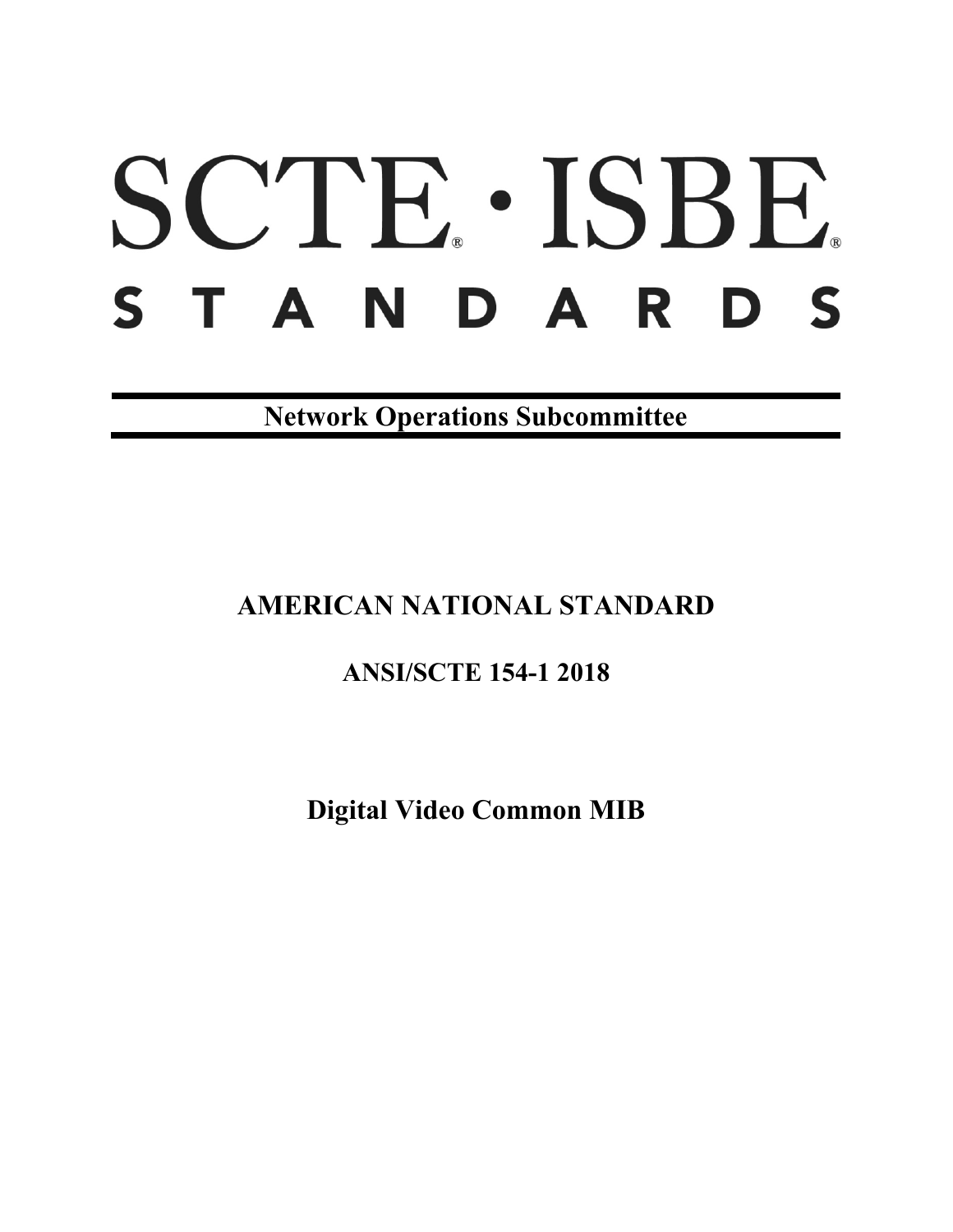### **NOTICE**

The Society of Cable Telecommunications Engineers (SCTE) / International Society of Broadband Experts (ISBE) Standards and Operational Practices (hereafter called "documents") are intended to serve the public interest by providing specifications, test methods and procedures that promote uniformity of product, interchangeability, best practices and ultimately the long-term reliability of broadband communications facilities. These documents shall not in any way preclude any member or non-member of SCTE•ISBE from manufacturing or selling products not conforming to such documents, nor shall the existence of such standards preclude their voluntary use by those other than SCTE•ISBE members.

SCTE•ISBE assumes no obligations or liability whatsoever to any party who may adopt the documents. Such adopting party assumes all risks associated with adoption of these documents, and accepts full responsibility for any damage and/or claims arising from the adoption of such documents.

Attention is called to the possibility that implementation of this document may require the use of subject matter covered by patent rights. By publication of this document, no position is taken with respect to the existence or validity of any patent rights in connection therewith. SCTE•ISBE shall not be responsible for identifying patents for which a license may be required or for conducting inquiries into the legal validity or scope of those patents that are brought to its attention.

Patent holders who believe that they hold patents which are essential to the implementation of this document have been requested to provide information about those patents and any related licensing terms and conditions. Any such declarations made before or after publication of this document are available on the SCTE•ISBE web site at [http://www.scte.org.](http://www.scte.org/)

> All Rights Reserved © Society of Cable Telecommunications Engineers, Inc. 2018 140 Philips Road Exton, PA 19341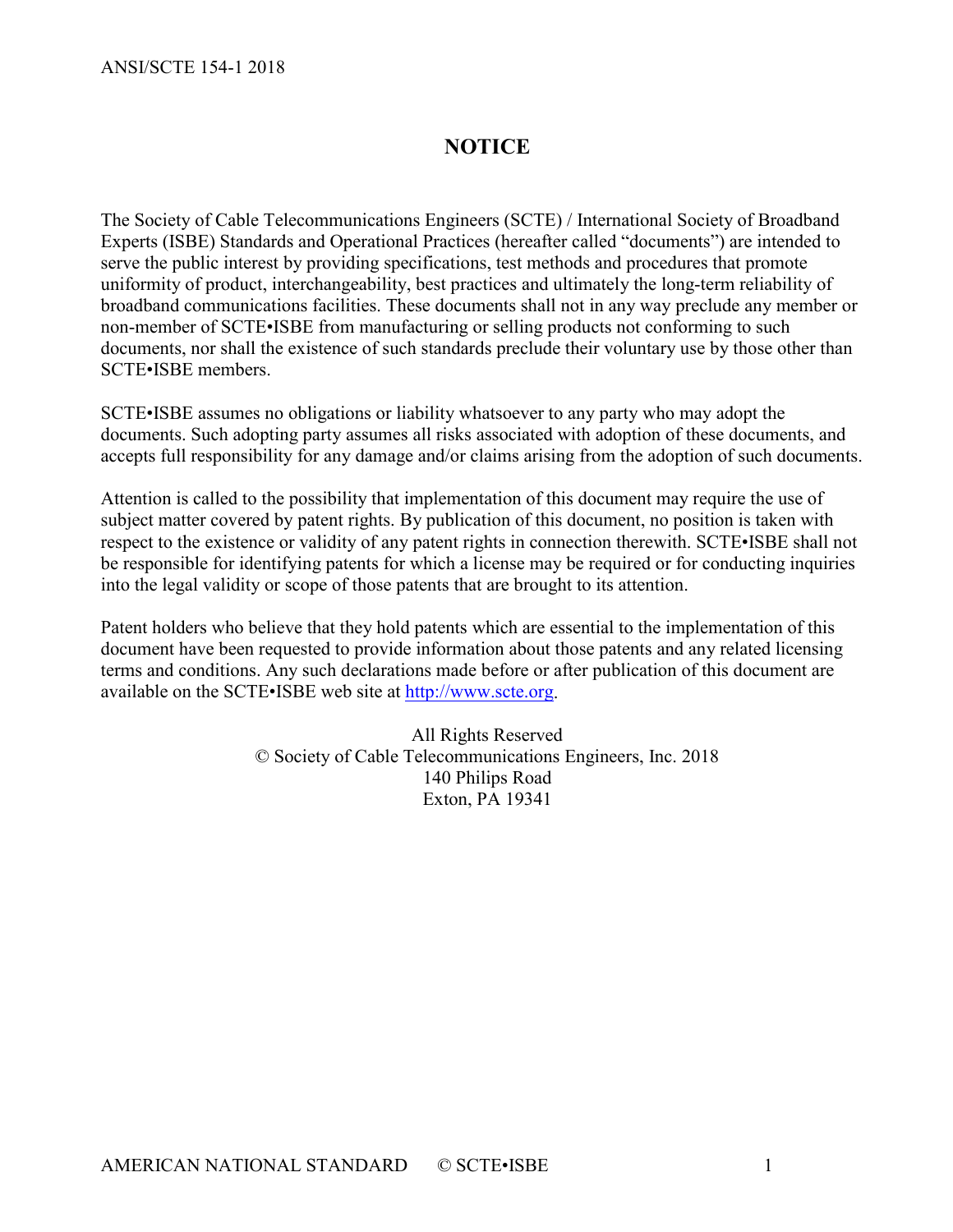## **CONTENTS**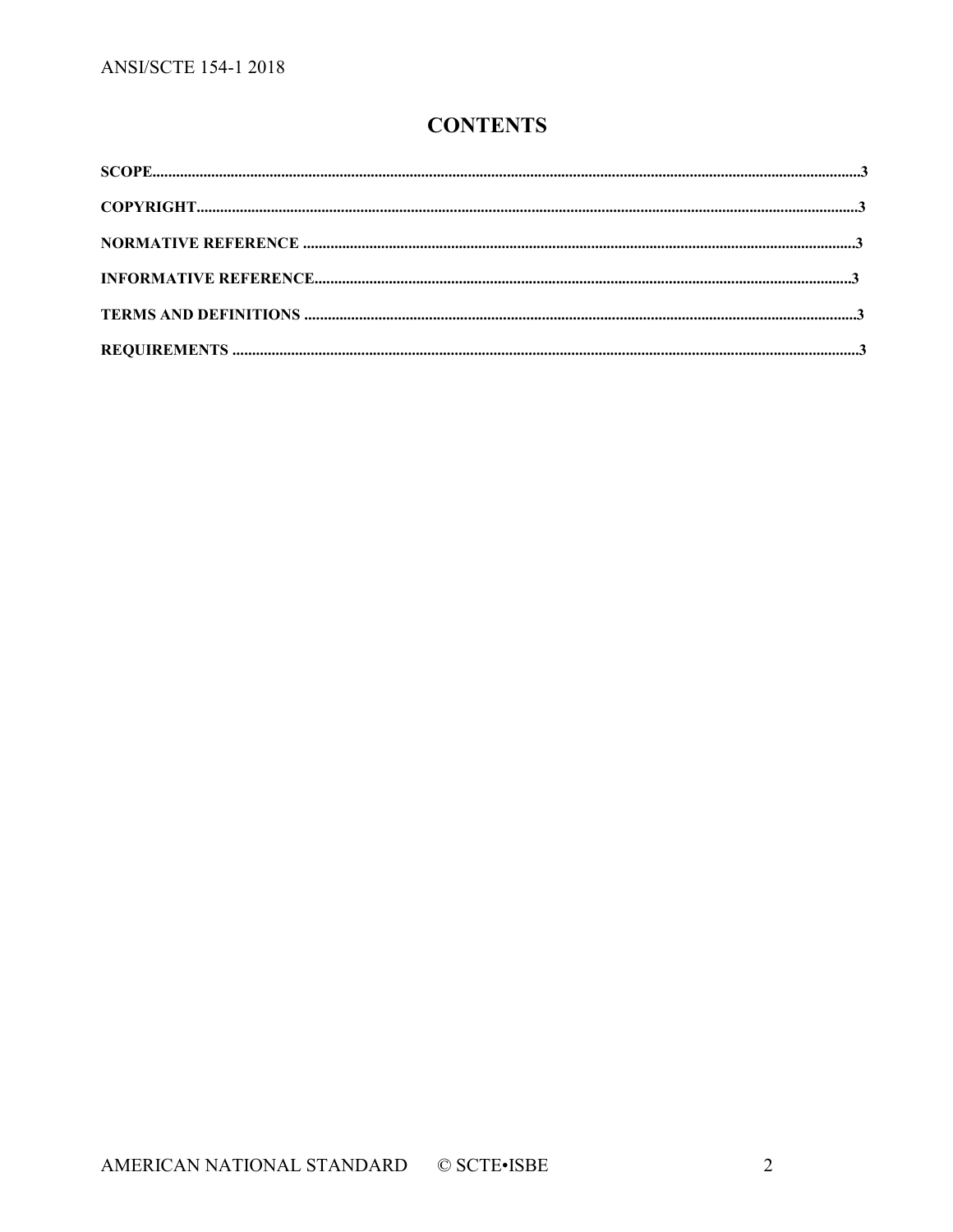#### **SCOPE**

This document is identical to SCTE 154-1 2008 except for informative components which may have been updated such as the title page, NOTICE text, headers and footers. No normative changes have been made to this document.

This document provides the branch object identifiers for each of the MIBs within the SCTE HMS DIGITAL VIDEO COMMON MIB tree. The HMS DIGITAL COMMON MIB provides standard common MIB definitions for all HMS inside plant digital devices.

#### **COPYRIGHT**

The MIB definition found in this document may be incorporated directly in products without further permission from the copyright owner, SCTE.

#### **NORMATIVE REFERENCE**

IETF RFC 2571 SNMP-FRAMEWORK-MIB IETF RFC 2578 SNMPv2-SMI IETF RFC 2579 SNMPv2-TC IETF RFC 2580 SNMPv2-CONF IETF RFC 4133 ENTITY-MIB SCTE 36 2002R2007 (formerly HMS028) SCTE-ROOT SCTE 37 2008 SCTE-HMS-ROOTS Management Information Base (MIB) SCTE 38-11 2008 SCTE-HMS-HEADENDIDENT-MIB SCTE 154-5 2008 HMS-HEADENDIDENT-TC-MIB

#### **INFORMATIVE REFERENCE**

None

#### **TERMS AND DEFINITIONS**

This document defines the following terms:

**Management Information Base (MIB)** – the specification of information in a manner that allows standard access through a network management protocol, specifically SNMP.

#### **REQUIREMENTS**

This section defines the mandatory syntax of the HE-DIGITAL-COMMON-MIB. It follows the IETF Simple Network Management Protocol (SNMP) for defining managed objects. This mib falls under the SCTE-HMS-ROOTS mib defined by the SCTE Standards HMS Subcommittee.

To avoid issues related to device security and possible user contention, this MIB is only read-only. Device manufacturers are expected to provide device provisioning and control as a separate "out of band" service via protocols of their choice.

This MIB defines the Digital Branches for heDigitalQAM and heDigitalMPEG for compile purposes. Each mib file contains the entire definition to parse to avoid having to parse in all SCTE mib files.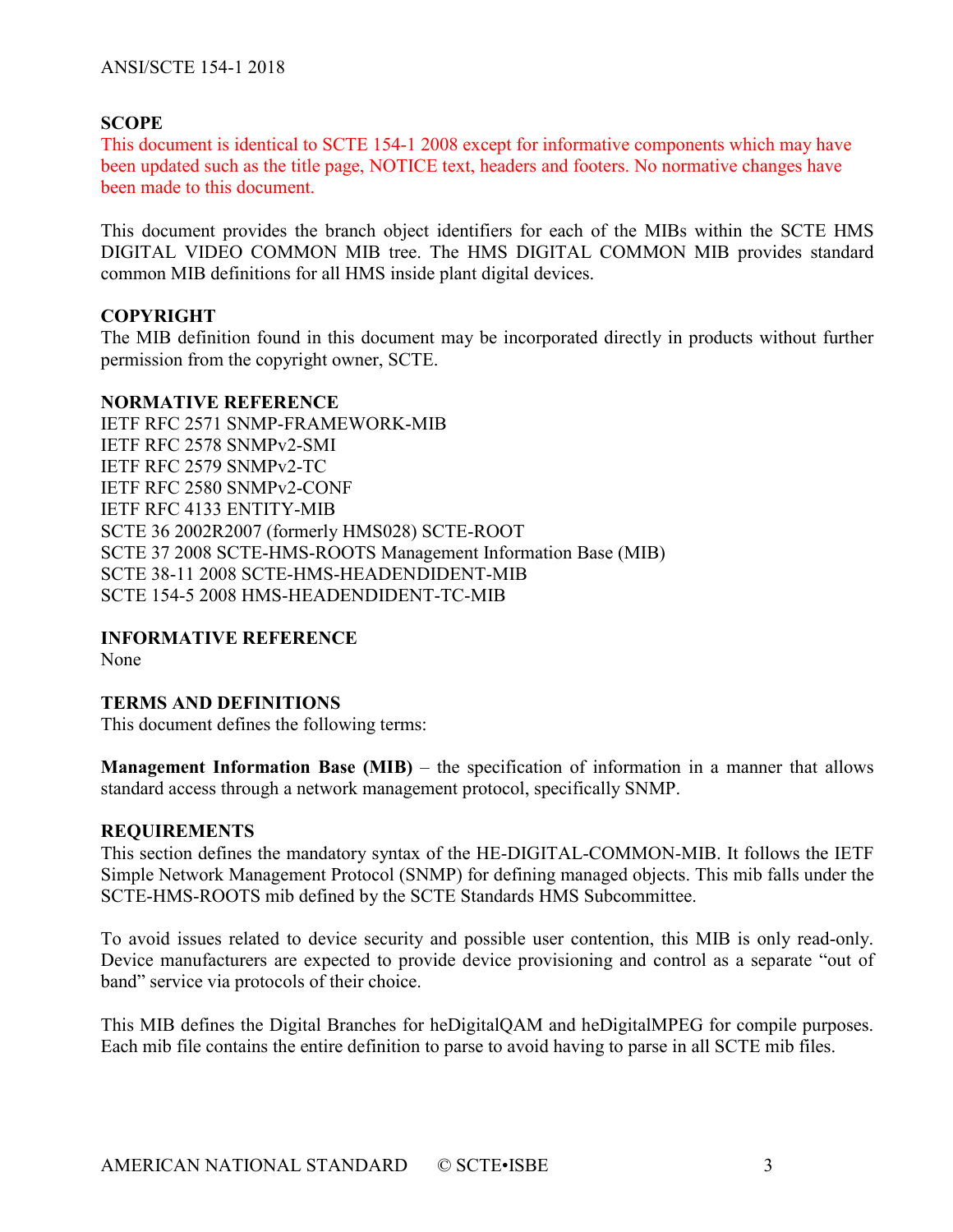The HE-DIGITAL branch under SCTE-HMS-ROOTS supports definitions from the following MIBs in lexicographical order :

ENTITY-MIB HMS-ROOTS SCTE-HMS-ROOTS SCTE-HMS-HEADENDIDENT-MIB SCTE-HE-DIGITAL-COMMON-MIB SCTE-HMS-QAM-MIB SCTE-HMS-MPEG-MIB SCTE-HMS-MPEG-ENCODER-MIB

The syntax is given below.

```
SCTE-HE-DIGITAL-COMMON-MIB DEFINITIONS ::= BEGIN
IMPORTS
    enterprises, MODULE-IDENTITY, OBJECT-TYPE, OBJECT-IDENTITY
         FROM SNMPv2-SMI
     DisplayString, DateAndTime
        FROM SNMPv2-TC 
    MODULE-COMPLIANCE, OBJECT-GROUP
         FROM SNMPv2-CONF
     entPhysicalIndex
        FROM ENTITY-MIB
     heDigital
         FROM SCTE-HMS-HEADENDIDENT-MIB -- see SCTE 38-11 (formerly HMS114)
     HeClockSource, HeResetValue, HeTenthCentigrade 
        FROM SCTE-HMS-HEADENDIDENT-TC-MIB; 
heDigitalCommonMIB MODULE-IDENTITY
 LAST-UPDATED "200807210000Z "
 ORGANIZATION "SCTE HMS Working Group"
 CONTACT-INFO "SCTE HMS Subcommittee, Chairman 
                    mail to: standards@scte.org "
     DESCRIPTION
             "The MIB module is for representing general information
             about HeadEnd Digital equipment present(or indoor)
             and is supported by an SNMP agent. heDigital is supported in 
             HMS114R11.mib (SCTE 38-11)"
     REVISION "200807210000Z"
     DESCRIPTION 
          "Updated file with Comments from meeting 7/9/08
         1. Update IMPORTS clause to reference:
             SCTE-HMS-HEADENDIDENT-TC-MIB for HeTenthCentigrade
             Remove Integer32."
     REVISION "200806100000Z"
     DESCRIPTION
```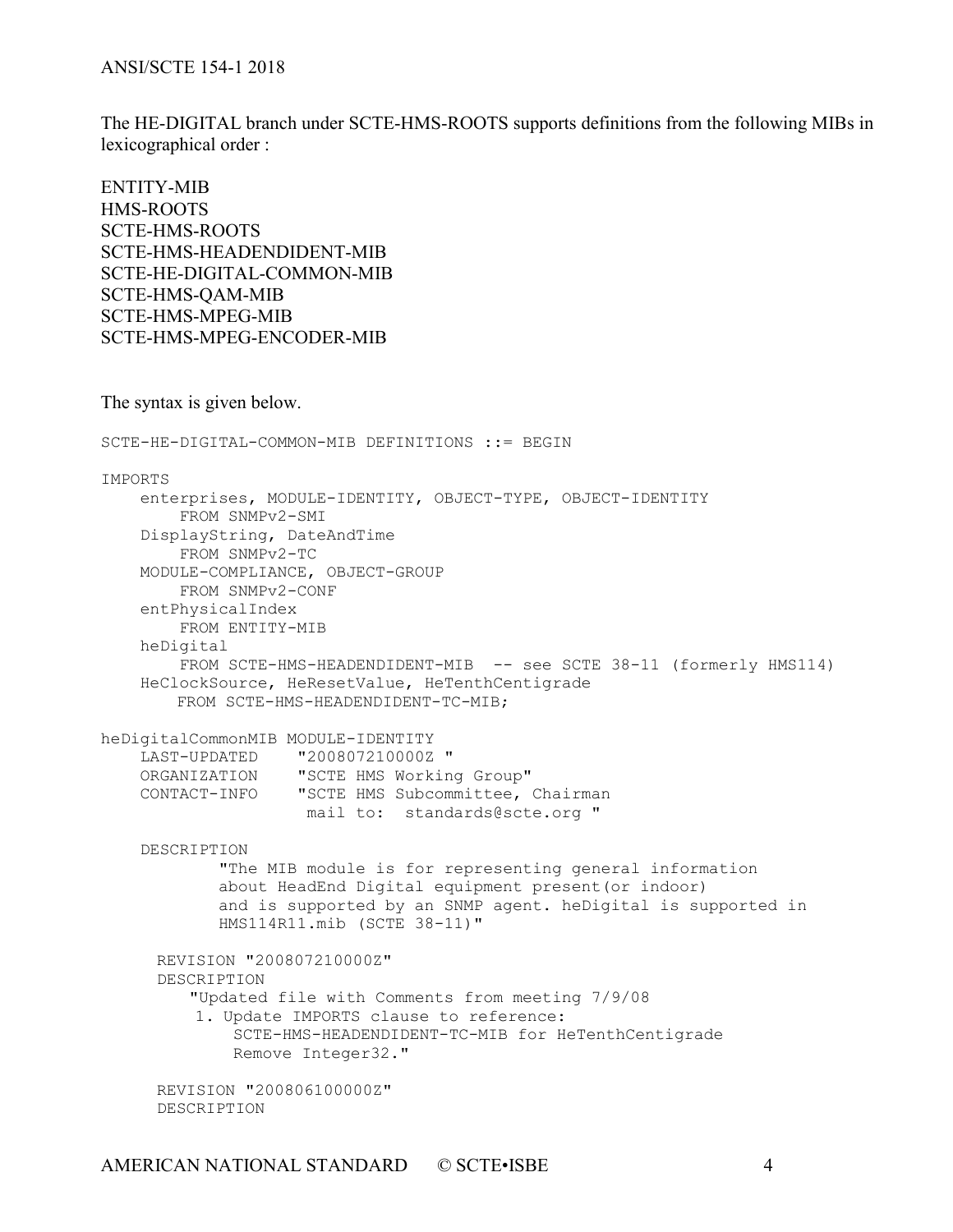```
 "Added tree branches for MPEG and QAM so MIB would parse with 
          any compiler."
     REVISION "200712180000Z"
     DESCRIPTION 
          "Modifications due to voting comments
           1. Reordered MIB tree to fit under the heDigital branch.
           2. Took out unused imports.
           3. added temperature.
           4. added compliance statement and made everything optional."
     REVISION "200709250000Z"
     DESCRIPTION 
          "Took out everything except the most basic place holders for future
          additions."
     ::= { enterprises scteRoot(5591) scteHmsTree (1) insidePlantIdent (11) 
heDigital(5) 2 }
heDigitalCommonMIBObjects OBJECT IDENTIFIER ::= {heDigitalCommonMIB 1 }
heDigitalQAM OBJECT IDENTIFIER ::= {heDigital 3 }
heDigitalMPEG OBJECT IDENTIFIER ::= {heDigital 4 }
-- MIB contains 3 groups
heDigitalCommonConfig OBJECT IDENTIFIER ::= { heDigitalCommonMIBObjects 1 }
heDigitalCommonStatus OBJECT IDENTIFIER ::= { heDigitalCommonMIBObjects 2 }
heDigitalCommonAlarms OBJECT IDENTIFIER ::= { heDigitalCommonMIBObjects 3 }
heDigitalCommonLog OBJECT IDENTIFIER ::= { heDigitalCommonMIBObjects 4 }
-- The Common Tables
heDigitalCommonClockTable OBJECT-TYPE
     SYNTAX SEQUENCE OF HeDigitalCommonClockEntry
    MAX-ACCESS not-accessible
     STATUS current
     DESCRIPTION
            "A table containing information about headend (or indoor)
             equipment."
     ::= { heDigitalCommonConfig 1 }
heDigitalCommonClockEntry OBJECT-TYPE
     SYNTAX HeDigitalCommonClockEntry
   MAX-ACCESS not-accessible<br>STATUS current
               current
     DESCRIPTION
         "Information about particular headend equipment."
     INDEX { entPhysicalIndex }
     ::= { heDigitalCommonClockTable 1 }
HeDigitalCommonClockEntry ::= SEQUENCE {
   heDigitalCommonTime DateAndTime,
    heDigitalCommonClockSource HeClockSource
}
```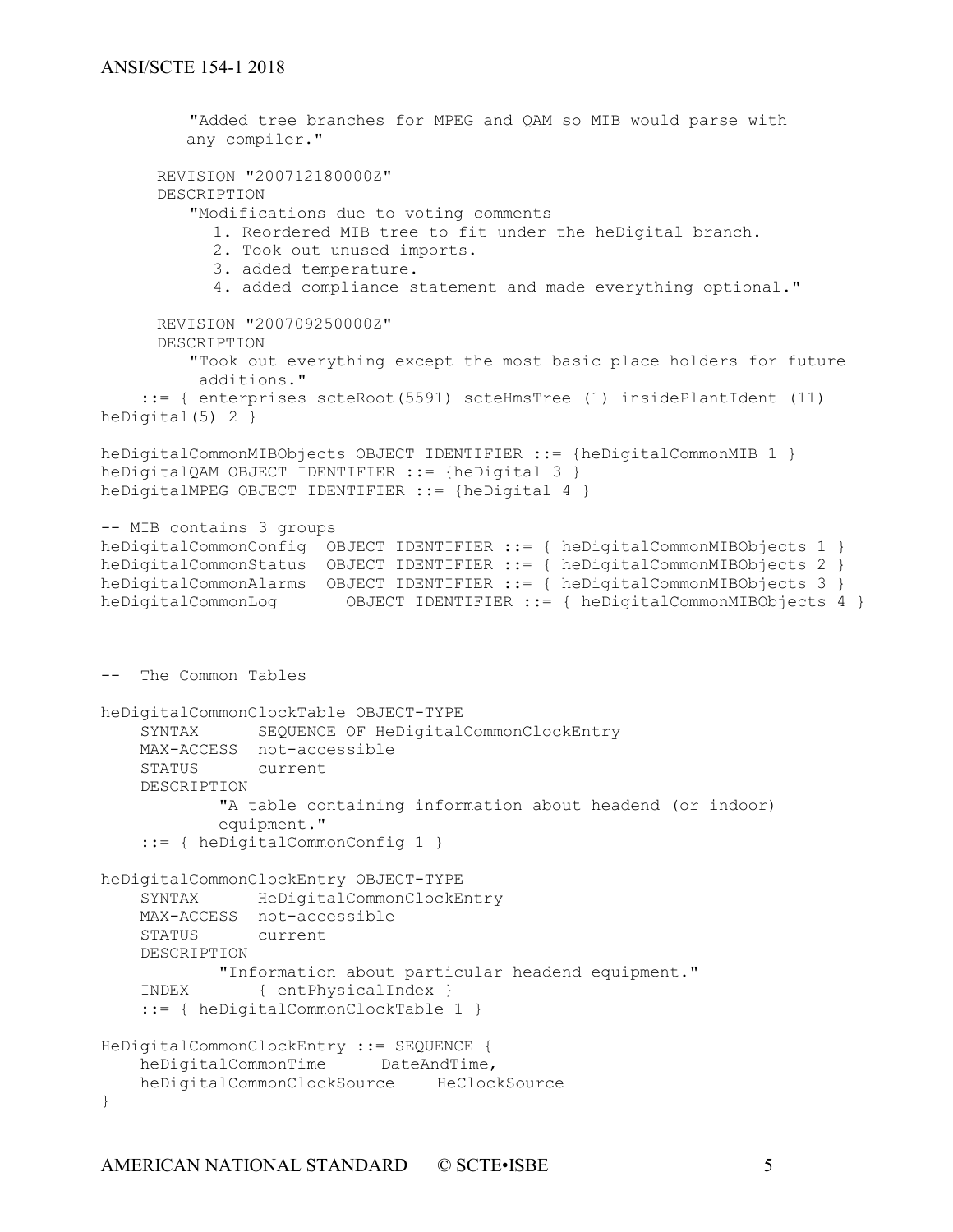```
heDigitalCommonTime OBJECT-TYPE
     SYNTAX DateAndTime
    MAX-ACCESS read-write
     STATUS current
     DESCRIPTION 
             "Real time clock value for this module."
     ::= { heDigitalCommonClockEntry 1 }
heDigitalCommonClockSource OBJECT-TYPE
     SYNTAX HeClockSource
    MAX-ACCESS read-only
     STATUS current
     DESCRIPTION 
             "Real time clock source for this module."
     ::= { heDigitalCommonClockEntry 2 }
heDigitalCommonResetTable OBJECT-TYPE
     SYNTAX SEQUENCE OF HeDigitalCommonResetEntry
    MAX-ACCESS not-accessible
     STATUS current
     DESCRIPTION
             "A table containing information about headend (or indoor)
             equipment."
     ::= { heDigitalCommonConfig 2 }
heDigitalCommonResetEntry OBJECT-TYPE
     SYNTAX HeDigitalCommonResetEntry
   MAX-ACCESS not-accessible<br>STATUS current
               current
     DESCRIPTION
             "Software / Hardware Reset of a specific Entity."
     INDEX { entPhysicalIndex }
     ::= { heDigitalCommonResetTable 1 }
HeDigitalCommonResetEntry ::= SEQUENCE {
     heDigitalCommonSoftwareReset HeResetValue,
   heDigitalCommonHardwareReset HeResetValue,<br>heDigitalCommonWarmReset HeResetValue
   heDigitalCommonWarmReset
}
heDigitalCommonSoftwareReset OBJECT-TYPE
     SYNTAX HeResetValue
    MAX-ACCESS read-write
     STATUS current
     DESCRIPTION 
             "All running Software will reset. This function will initiate 
              a cold start trap depending on the device. Software reset
              functions will be vendor specific."
     ::= { heDigitalCommonResetEntry 1 }
```
heDigitalCommonHardwareReset OBJECT-TYPE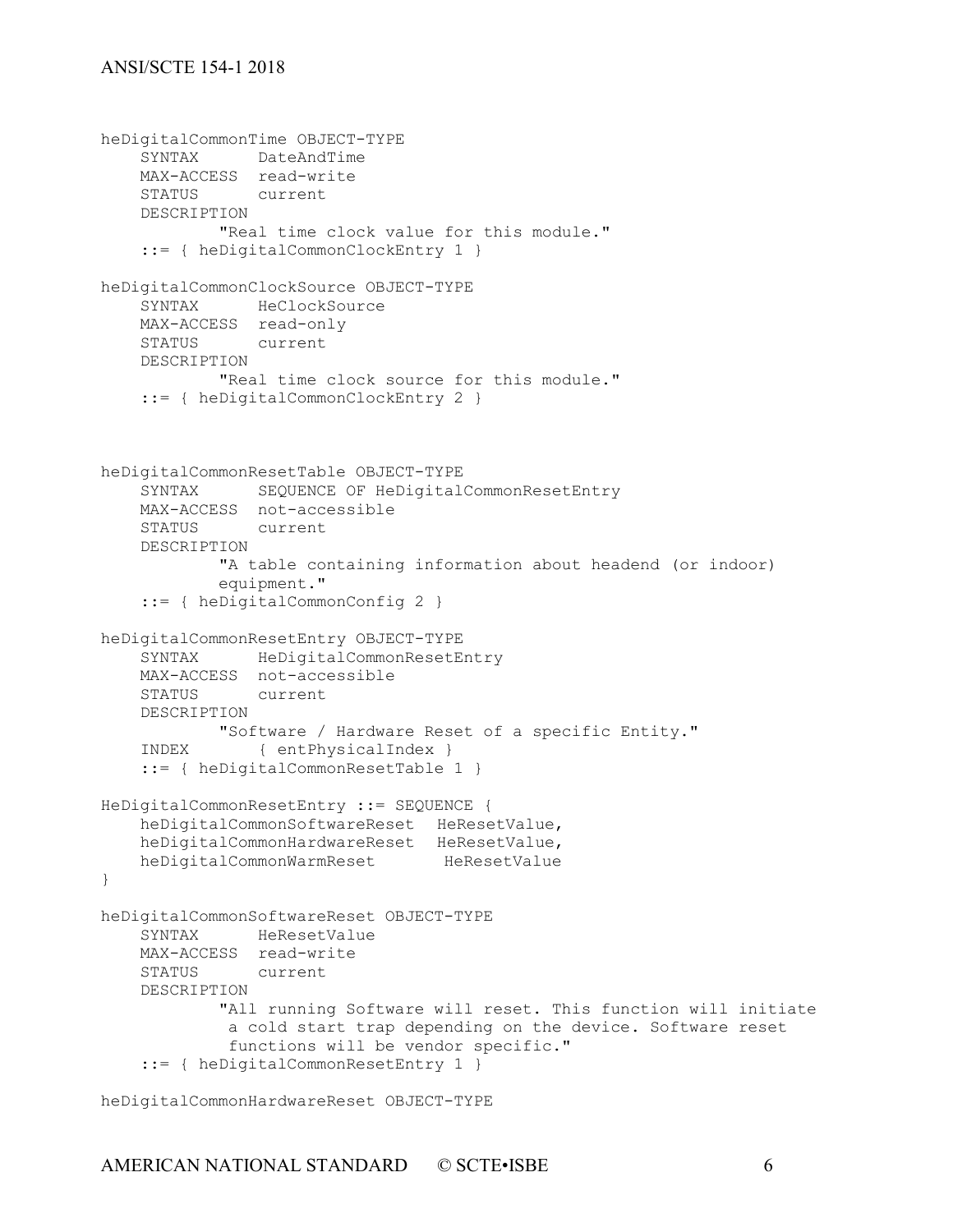```
 SYNTAX HeResetValue
    MAX-ACCESS read-write
    STATUS current
    DESCRIPTION 
            "The Hardware for this device will reset. This function will 
initiate 
             a cold start trap from the device."
     ::= { heDigitalCommonResetEntry 2 }
heDigitalCommonWarmReset OBJECT-TYPE
    SYNTAX HeResetValue
    MAX-ACCESS read-write
    STATUS current
    DESCRIPTION 
            "All running Software will reset. This function will initiate 
              a warm start trap on the device. Software reset
             functions will be vendor specific. No configuration parameters
             can change during a Software Warm Start."
     ::= { heDigitalCommonResetEntry 3 }
heDigitalCommonTempTable OBJECT-TYPE
    SYNTAX SEQUENCE OF HeDigitalCommonTempEntry
    MAX-ACCESS not-accessible
    STATUS current
    DESCRIPTION
            "A table containing information about headend (or indoor)
            equipment temperature values."
     ::= { heDigitalCommonStatus 1 }
heDigitalCommonTempEntry OBJECT-TYPE
    SYNTAX HeDigitalCommonTempEntry
    MAX-ACCESS not-accessible
    STATUS current
    DESCRIPTION
    "Information about particular headend equipment."
            { entPhysicalIndex }
     ::= { heDigitalCommonTempTable 1 }
HeDigitalCommonTempEntry ::= SEQUENCE {
   heDigitalCommonTemperature HeTenthCentigrade
}
heDigitalCommonTemperature OBJECT-TYPE
    SYNTAX HeTenthCentigrade
    MAX-ACCESS read-only
    STATUS current
    DESCRIPTION 
            "Temperature measured inside the headend equipment.
            This object must provide for the alarm management capabilities
            with a corresponding entry in the propertyTable of
            SCTE-HMS-PROPERTY-MIB (HMS026).
```